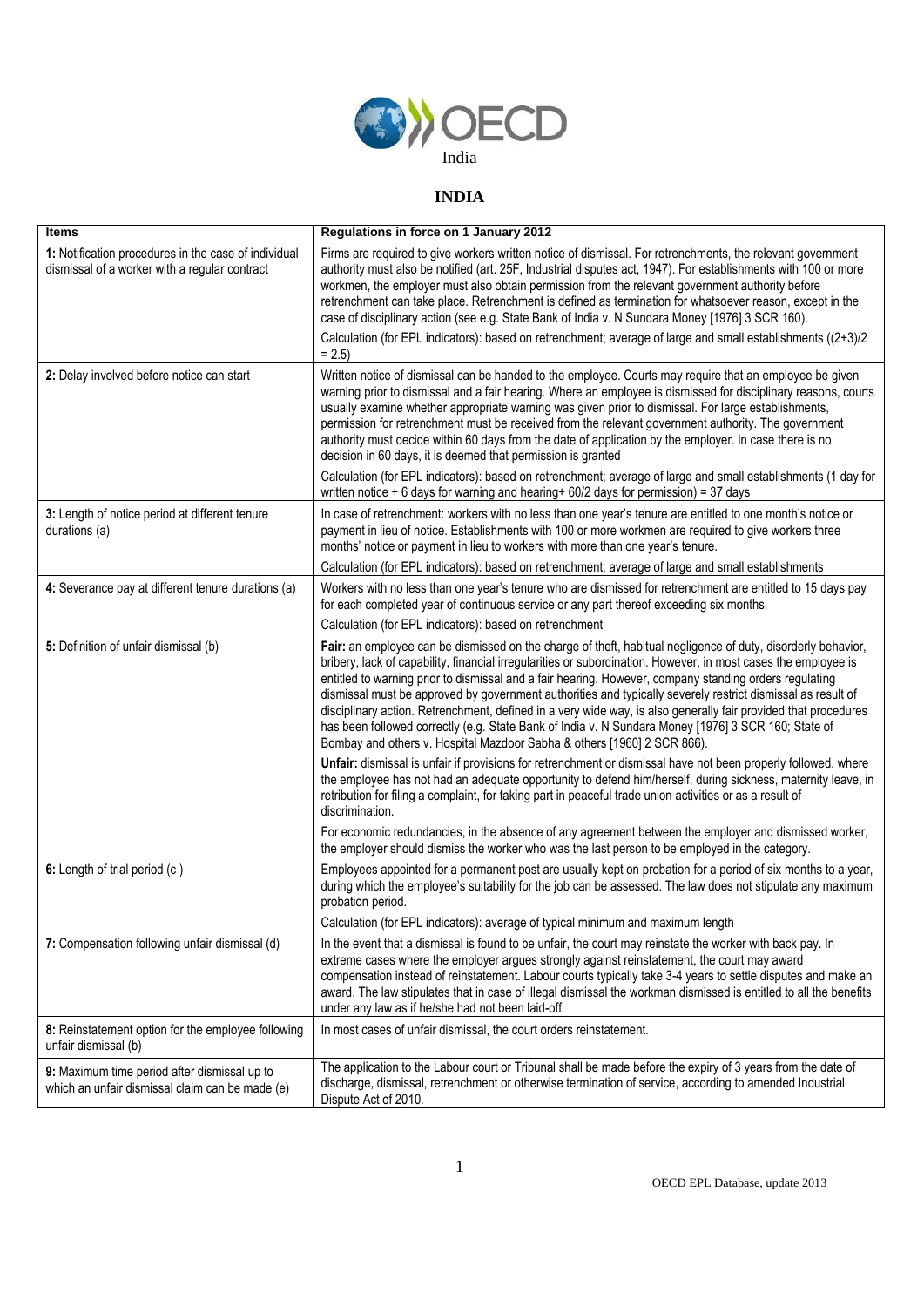

| 10: Valid cases for use of standard fixed term<br>contracts                                                | Temporary workers may be engaged for work which is essentially of a temporary nature likely to be finished<br>within a limited time. Exemptions exist for some industries (information technology and business processing<br>outsourcing) and export processing and special economic zones in some states.                                                                                                                                      |
|------------------------------------------------------------------------------------------------------------|-------------------------------------------------------------------------------------------------------------------------------------------------------------------------------------------------------------------------------------------------------------------------------------------------------------------------------------------------------------------------------------------------------------------------------------------------|
| 11: Maximum number of successive standard<br>FTCs (initial contract plus renewals and/or<br>prolongations) | No limits.                                                                                                                                                                                                                                                                                                                                                                                                                                      |
| 12: Maximum cumulated duration of successive<br>standard FTCs                                              | No limits.                                                                                                                                                                                                                                                                                                                                                                                                                                      |
| 13: Types of work for which temporary work<br>agency (TWA) employment is legal                             | According to central labour contract laws and rules, contract labour is generally allowed for non-core activities<br>(although with some industries or firms prohibited from using contract labour). However, there is no<br>consensus about what is the effective regulatory environment applying to the staffing industry and whether<br>contract labour laws and rules apply to that industry. This creates a lot of regulatory uncertainty. |
| 14: Are there restrictions on the number of<br>renewals and/or prolongations of TWA<br>assignments? (f)    | No for both assignments and contracts between the worker and the agency.                                                                                                                                                                                                                                                                                                                                                                        |
| 15: Maximum cumulated duration of TWA<br>assignments (f)                                                   | No limits for both assignments and contracts.                                                                                                                                                                                                                                                                                                                                                                                                   |
| 16: Does the set-up of a TWA require<br>authorisation or reporting obligations?                            | Contractors and user firms with more than 20 employees are required to obtain a license (and pay a fee and<br>security deposit) before engaging contract workers. The license is valid for 12 months, after which it can be<br>renewed by following the same procedure. The contractor is required to report any changes in the number of<br>workers employed or their conditions of work to the licensing authority.                           |
| 17: Do regulations ensure equal treatment of<br>regular workers and agency workers at the user<br>firm?    | The wage rates and working conditions of the contracted worker must be the same as those of a worker<br>employed directly by the user firm to do the same type of work.                                                                                                                                                                                                                                                                         |
| 18: Definition of collective dismissal (b)                                                                 | There are no additional regulations for collective dismissals but there are special regulations in the case of<br>closure of an establishment with 50 or more workmen (art. 25FF, Industrial disputes act, 1947).                                                                                                                                                                                                                               |
| 19: Additional notification requirements in cases of<br>collective dismissal (g)                           | No additional requirements.                                                                                                                                                                                                                                                                                                                                                                                                                     |
| 20: Additional delays involved in cases of<br>collective dismissal (h)                                     | In the case of closure of an establishment with at least 50 workmen, workers are entitled of two months<br>advance notice.                                                                                                                                                                                                                                                                                                                      |
|                                                                                                            | Calculation (for EPL indicators): average of large establishments (0 additional days) and small<br>establishments (30/2 additional days).                                                                                                                                                                                                                                                                                                       |
| 21: Other special costs to employers in case of<br>collective dismissals (i)                               | No additional requirements.                                                                                                                                                                                                                                                                                                                                                                                                                     |

Legend: d: days; w: weeks; m: months; y: years. For example "1m < 3y" means "1 month of notice (or severance) pay is required when length of service is below 3 years".

Notes:

a) Three tenure durations (9 months, 4 years, 20 years). Case of a regular employee with tenure beyond any trial period, dismissed on personal grounds or economic redundancy, but without fault (where relevant, calculations of scores to compute OECD EPL indicators assume that the worker was 35 years old at the start of employment). Averages are taken where different situations apply – e.g. blue collar and white collar; dismissals for personal reasons and for redundancy.

b) Based also on case law, if court practice tends to be more (or less) restrictive than what specified in legislation.

c) Initial period within which regular contracts are not fully covered by employment protection provisions and unfair dismissal claims cannot usually be made.

d) Typical compensation at 20 years of tenure, including back pay and other compensation (e.g. for future lost earnings in lieu of reinstatement or psychological injury), but excluding ordinary severance pay and pay in lieu of notice. Where relevant, calculations of scores to compute OECD EPL indicators assume that the worker was 35 years old at the start of employment and that a court case takes 6 months on average. Description based also on case law.

e) Maximum time period after dismissal up to which an unfair dismissal claim can be made.

f) Description based on both regulations on number and duration of the contract(s) between the temporary work agency and the employee and regulations on the number and duration of the assignment(s) with the same user firm.

g) Notification requirements to works councils (or employee representatives), and to government authorities such as public employment offices. Only requirements on top of those requirements applying to individual redundancy dismissal count for the OECD EPL indicators (cf. Item 1).

h) Additional delays and notice periods in the case of collective dismissal (only delays on top of those required for individual dismissals – as reported in Items 2 and 3 – count for the OECD EPL indicators).